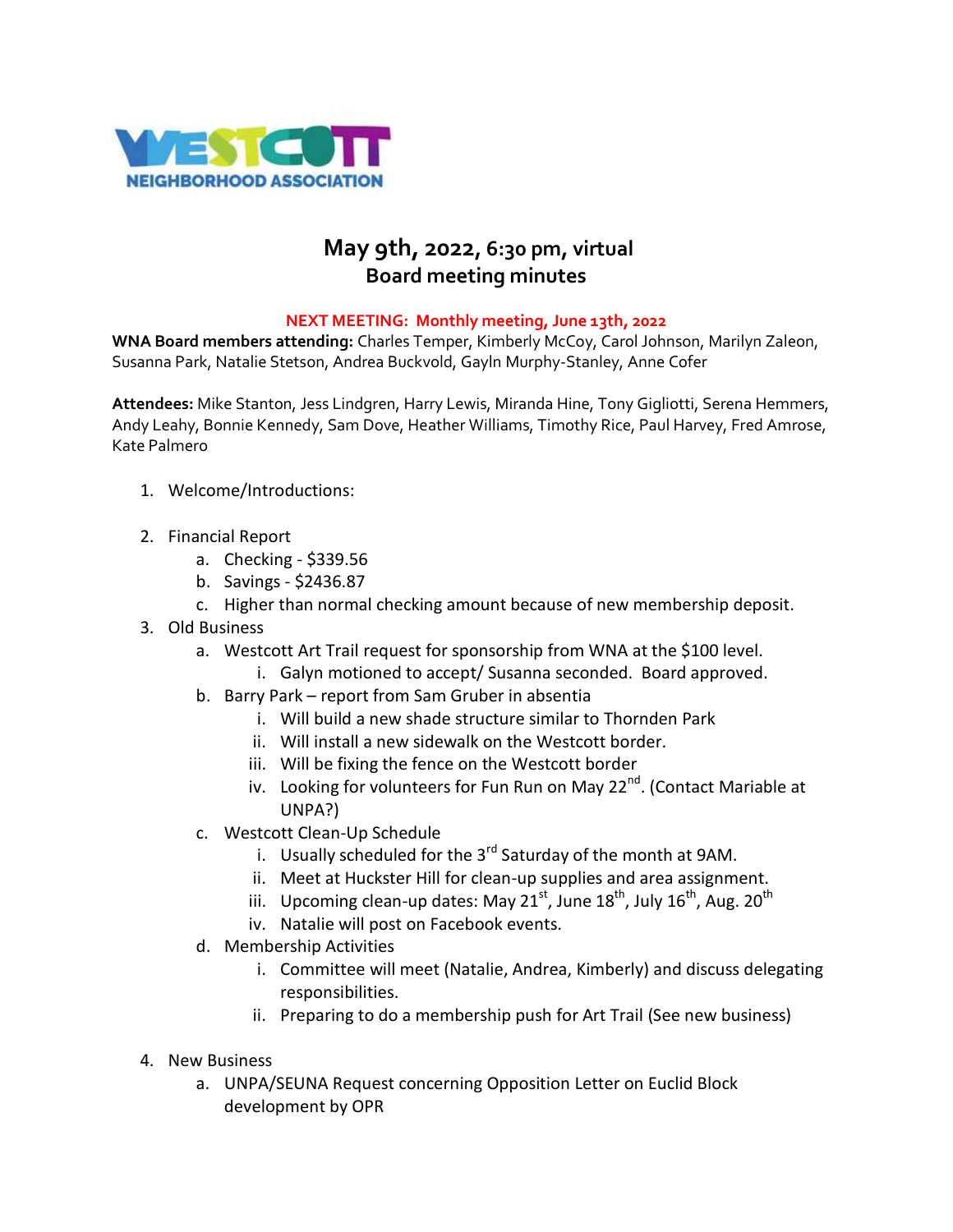- i. Miranda Hine and Mike Stanton spoke about their organizations' joint letter in opposition to the proposed zoning approval. They are requesting the WNA to be a co-signer of the letter.
	- 1. Issues Zoning/Density/Precedent/ jeopardy of Historical Designation
		- a. Development does not meet any of the currently approved zoning requirements.
		- b. Increase car parking
		- c. Proposed plan not in keeping with size or style of neighborhood
		- d. Would be zoned under the MX1 designation under the proposed ReZone SYR initiative – which is not yet
		- e. approved.
	- 2. WNA Board members requested to see the letter first before voting to co-sign.
	- 3. UNPA and SEUNA hope to have the draft letter available by Wednesday. [Their boards will also need to approve it before it is submitted to the Planning Commission.]
	- 4. Discussion of Pro/Cons of co-signing. [Precedent setting for WNA, solidarity with other organizations, neighborhood quality of life]
	- 5. Board decided to hold on a vote until the letter draft is received.
	- 6. Carol will contact Mike for the letter and will forward to the board for review. (mstantn@gmail.com)
	- 7. The board will vote on co-signing the letter before the end of the week, if possible.
- ii. WNA new Neighbor Welcome Bags
	- 1. Galyn sent a financial request to TNT for \$400 to kickstart a Welcome Bag/New member initiative.
	- 2. Paul Harvey will bring that request to the TNT meeting on May  $10^{\text{th}}$ .
	- 3. Sub-committee (Gayln, Anne, Andrea, Heather, Susannah) will meet to plan and delegate the items and design of the bags.
	- 4. Aim to have some kind of info page and takeaway for members at the Westcott Art Trail.
	- 5. WNA will also host a member sign-up table outside Petit during the Art Trail. There will be a volunteer sign-up sheet for the next meeting.

## 5. Announcements

- a. Thornden Park Association Update Tim Rice
	- i. Park/City in discussion about control of western edge of Thornden (North of Lily Pond)
		- 1. A development plan is in the works for an upgraded path towards Beech. Rice suggested WNA look into it as it effects Westcott.